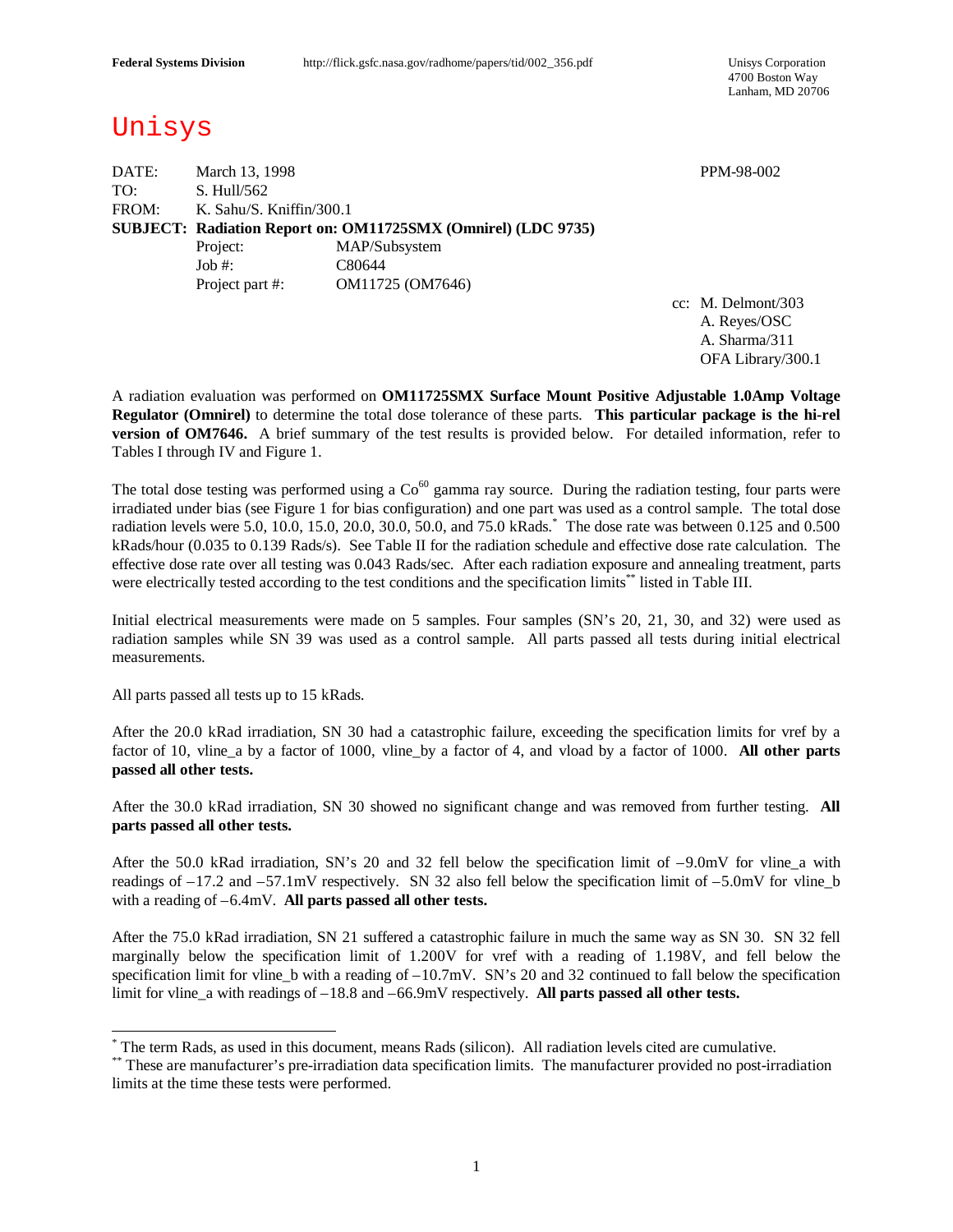Table IV provides a summary of the test results with the mean and standard deviation values for each parameter after each irradiation exposure and annealing step.

Any further details about this evaluation can be obtained upon request. If you have any questions, please call me at (301) 731-8954.

#### \_\_\_\_\_\_\_\_\_\_\_\_\_\_\_\_\_\_\_\_\_\_\_\_\_\_\_\_\_\_\_\_\_\_\_\_\_\_\_\_\_\_\_\_\_\_\_\_\_\_\_\_\_\_\_\_\_\_\_\_\_\_\_\_\_\_\_\_\_\_\_\_\_\_\_\_\_\_\_\_\_\_\_\_\_\_\_\_\_\_\_\_ ADVISORY ON THE USE OF THIS DOCUMENT

The information contained in this document has been developed solely for the purpose of providing general guidance to employees of the Goddard Space Flight Center (GSFC). This document may be distributed outside GSFC only as a courtesy to other government agencies and contractors. Any distribution of this document, or application or use of the information contained herein, is expressly conditional upon, and is subject to, the following understandings and limitations:

(a) The information was developed for general guidance only and is subject to change at any time;

(b) The information was developed under unique GSFC laboratory conditions that may differ substantially from outside conditions;

(c) GSFC does not warrant the accuracy of the information when applied or used under other than unique GSFC laboratory conditions;

(d) The information should not be construed as a representation of product performance by either GSFC or the manufacturer;

(e) Neither the United States government nor any person acting on behalf of the United States government assumes any liability resulting from the application or use of the information.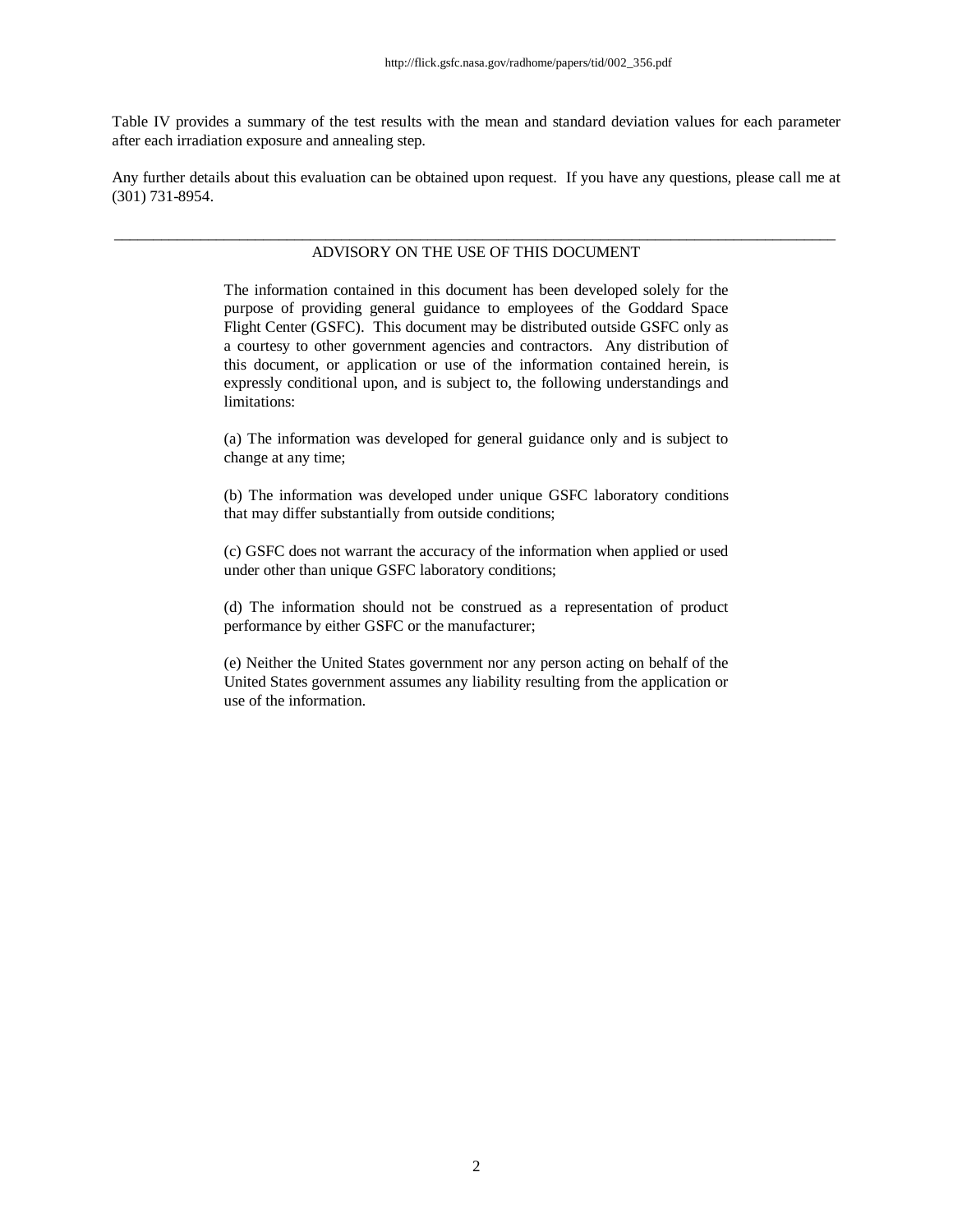



- 1. Pin 1:  $V_{OUT}$ , Pin 2: Adjust, Pin 3:  $V_{IN}$ , Case: Isolated
- 2. R1 =  $250\Omega \pm 5\%$  ¼W.
- 3. R2 =  $5k\Omega \pm 5\%$  ¼W.
- 4.  $V_{IN} = 35.0V \pm 0.5V$ .
- 5.  $V_{OUT} = 26.8V \pm 0.5V$ .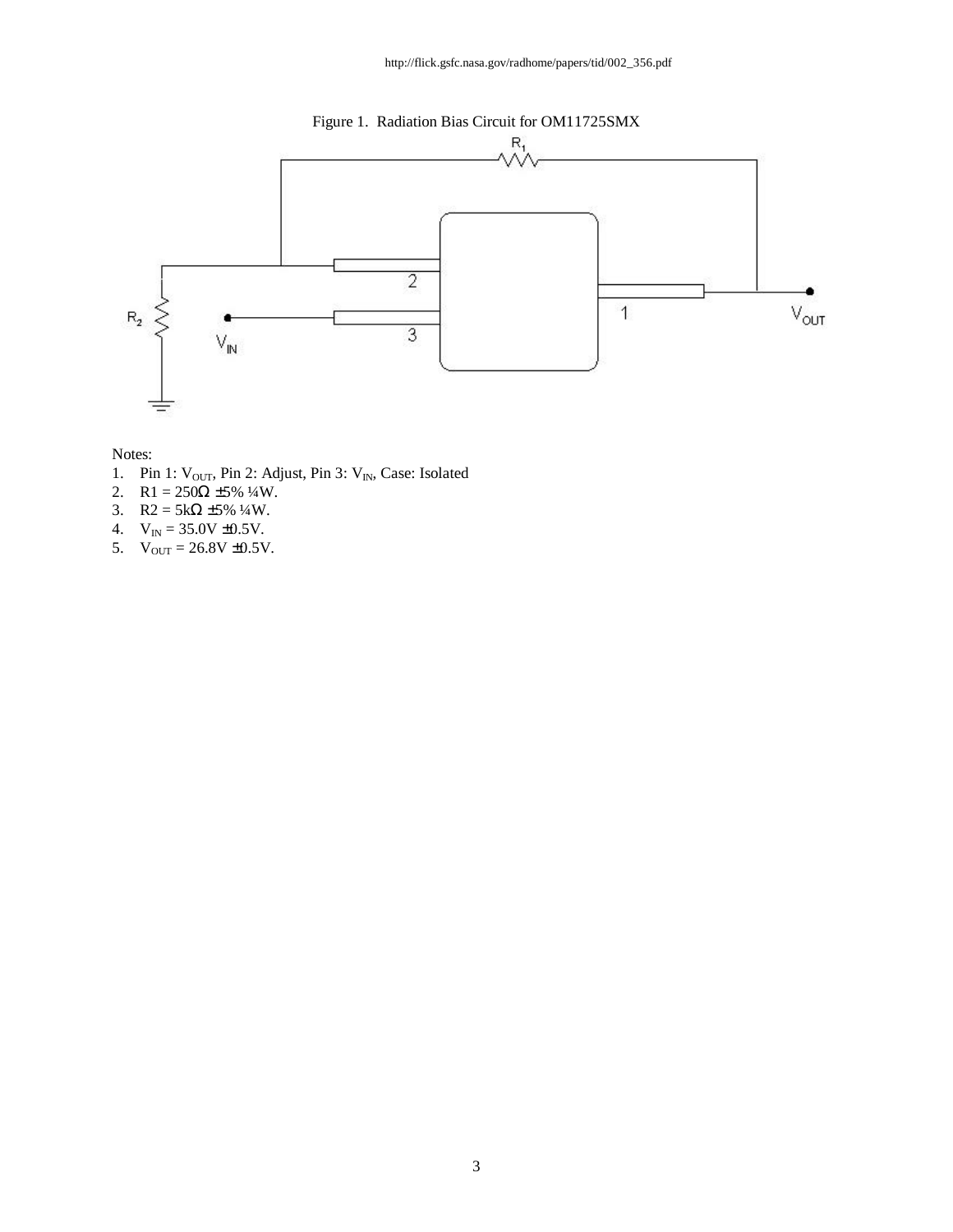| Generic Part Number:                        | OM11725SMX (OM7646)                          |
|---------------------------------------------|----------------------------------------------|
| MAP/Subsystem Part Number                   | <b>OM11725SMX</b>                            |
| Charge Number:                              | C80644                                       |
| Manufacturer:                               | Omnirel                                      |
| Lot Date Code (LDC):                        | 9735                                         |
| <b>Quantity Tested:</b>                     | 15                                           |
| Serial Number of Control Sample:            | 39                                           |
| <b>Serial Numbers of Radiation Samples:</b> | 20, 21, 30, and 32                           |
| Part Function:                              | Positive Adjustable 1.0Amp Voltage Regulator |
| Part Technology:                            | Bipolar                                      |
| Package Style:                              | 3 Pin Hermetic Isolated Surface Mount        |
| Test Equipment:                             | A540                                         |
| Test Engineer:                              | S. Archer-Davies                             |

### TABLE I. Part Information

• No radiation tolerance/hardness was guaranteed by the manufacturer for this part.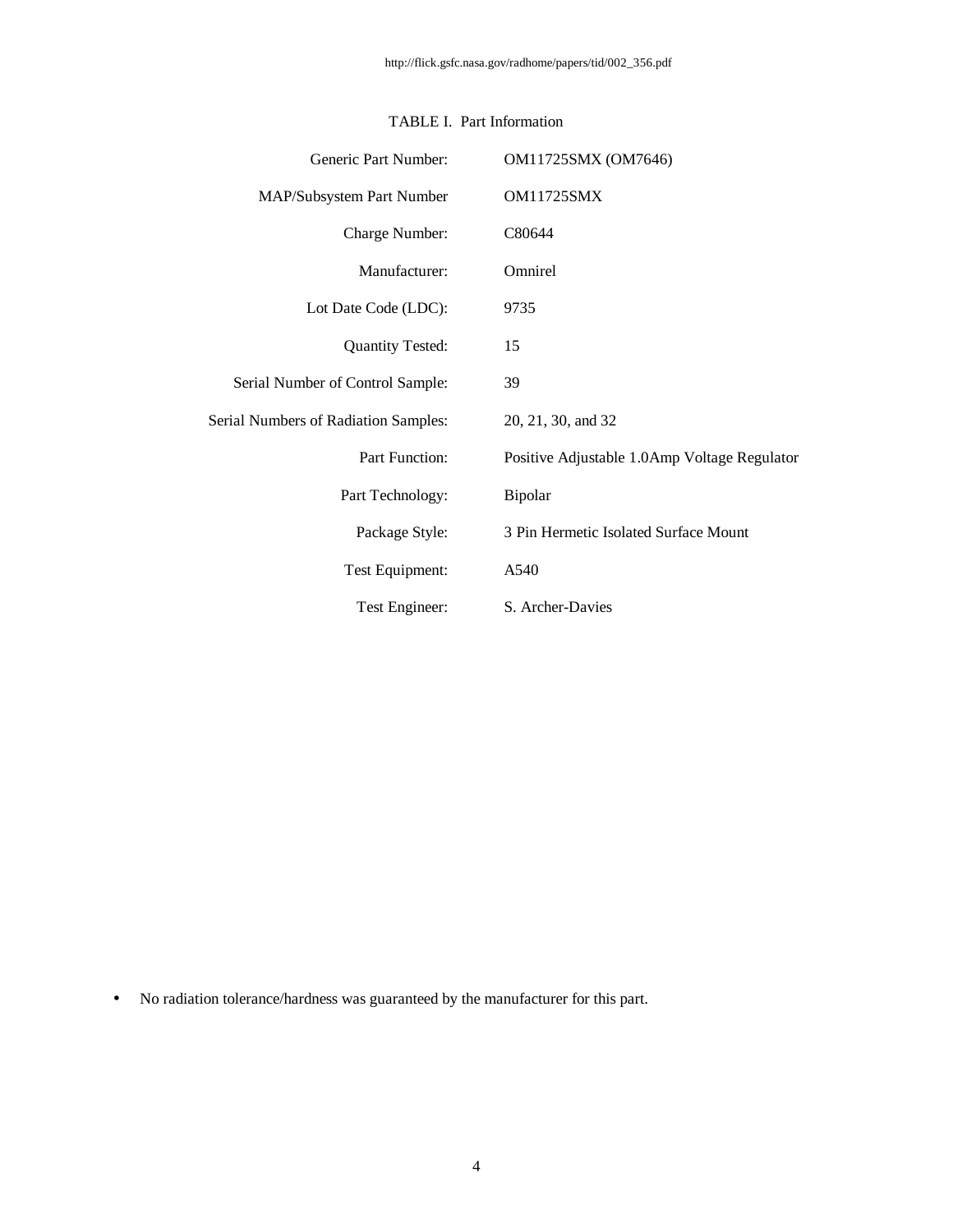| TABLE II. Radiation Schedule for OM11725SMX                                |  |
|----------------------------------------------------------------------------|--|
|                                                                            |  |
|                                                                            |  |
|                                                                            |  |
|                                                                            |  |
|                                                                            |  |
|                                                                            |  |
|                                                                            |  |
|                                                                            |  |
|                                                                            |  |
| Effective Dose Rate = $75,000$ RADS/20 DAYS=156.3 RADS/HOUR=0.043 RADS/SEC |  |

PARTS WERE IRRADIATED AND ANNEALED UNDER BIAS, SEE FIGURE 1.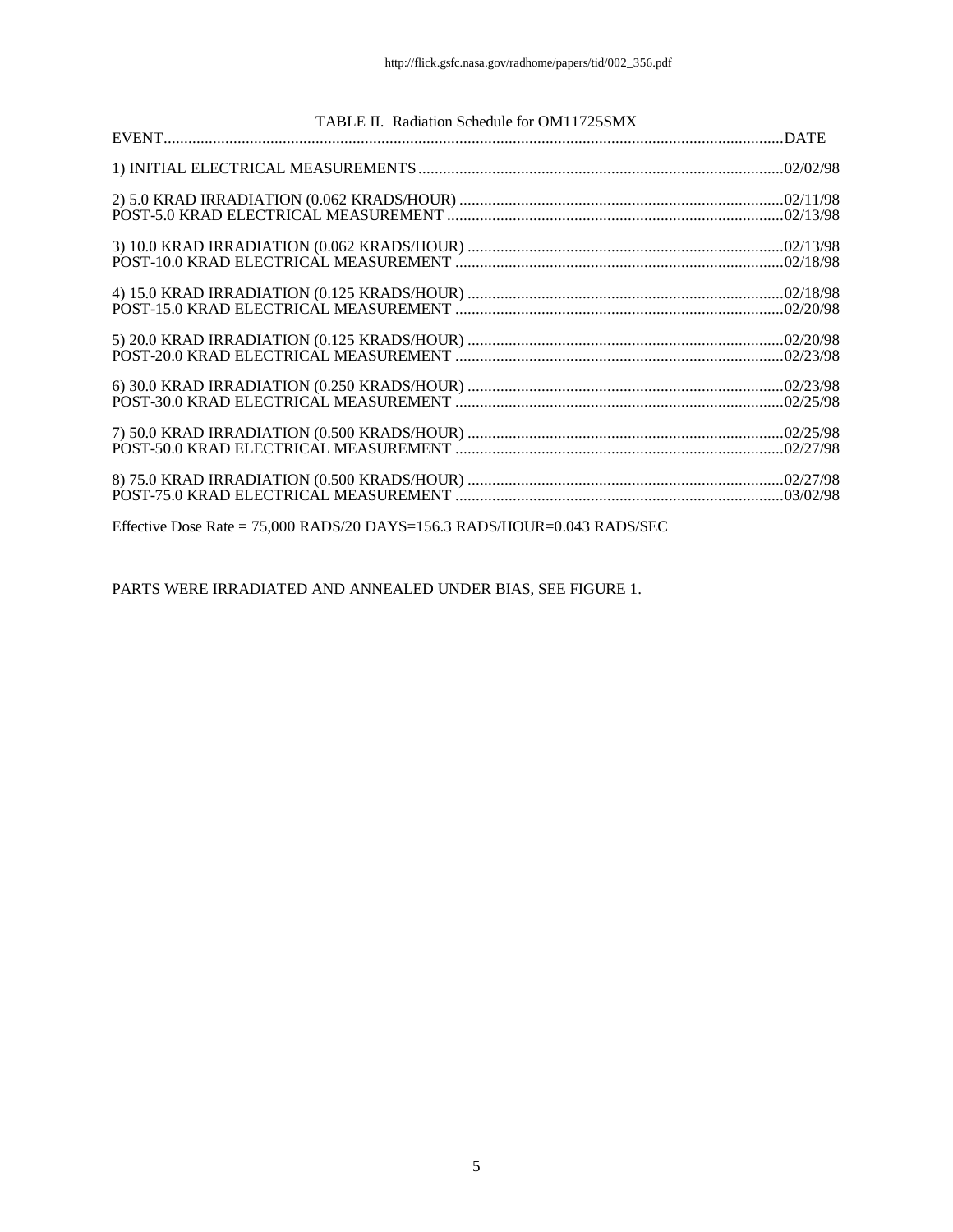| <b>Test</b>    |                   |                                                                        | Spec.   | Lim.       |
|----------------|-------------------|------------------------------------------------------------------------|---------|------------|
| #              | <b>Parameter</b>  | Units Test Conditions /2                                               | min     | max        |
| 1              | iadj_1            | $mN_{\text{DIFF}} = 3.3V$                                              |         | <b>100</b> |
| $\overline{2}$ | iadj_2            | $mN_{\text{DIFF}} = 40V$                                               |         | <b>100</b> |
| $\mathbf{3}$   | iadj <sub>3</sub> | $mN_{\text{DIFF}} = 60V$                                               |         | <b>100</b> |
| $\overline{4}$ | delta I           | $mA$ $V_{\text{DIFF}}$ = 3.0V, 10mA £I <sub>L</sub> £195mA             | $-5.0$  | 5.0        |
| 5              | delta I           | $mA$ $V_{\text{DIFF}}$ = 40V, 10mA £I <sub>L</sub> £195mA              | $-5.0$  | 5.0        |
| 6              | vref              | $V V_{\text{DIFF}} = 40V$                                              | 1.200   | 1.300      |
| 7              | vline a           | $mV$ 3.0V £ $V_{\text{DIFF}}$ £40V, $V_{\text{OUT}} = V_{\text{REF}}$  | $-9.0$  | 9.0        |
| 8              | vline b           | $mV$ 40V £ $V_{\text{DIFF}}$ £60V, $V_{\text{OUT}}$ = $V_{\text{REF}}$ | $-5.0$  | 5.0        |
| 9              | vload             | $mV V_{\text{DIFF}} = 40V, 10mA \mathcal{L}I_L \mathcal{L}195mA$       | $-15.0$ | 15.0       |
| 10             | ilmin 3V          | $mA V_{\text{DIFF}} = 3.0V, V_{\text{OUT}} = 1.4V \text{ (forced)}$    | $-5.0$  | 5.0        |
| 11             | ilmin 3.3V        | $mA V_{\text{DIFF}} = 3.3V, V_{\text{OUT}} = 1.4V \text{ (forced)}$    | $-5.0$  | 5.0        |
| 12             | ilmin 40V         | $mA V_{\text{DIFF}} = 40V, V_{\text{OUT}} = 1.4V \text{ (forced)}$     | $-5.0$  | 5.0        |
| 13             | ilmin 60V         | $mAV_{\text{DIFF}} = 60V$ , $V_{\text{OUT}} = 1.4V$ (forced)           | $-7.0$  | 7.0        |

### Table III. Electrical Characteristics of OM11725SMX /1

Notes:

1/ These limits are the manufacturer's non-irradiated data sheet specification limits. No post-irradiation limits were provided by the manufacturer at the time the tests were performed.

 $2/\mathrm{I}_L = 8\mathrm{mA}$  unless otherwise specified.